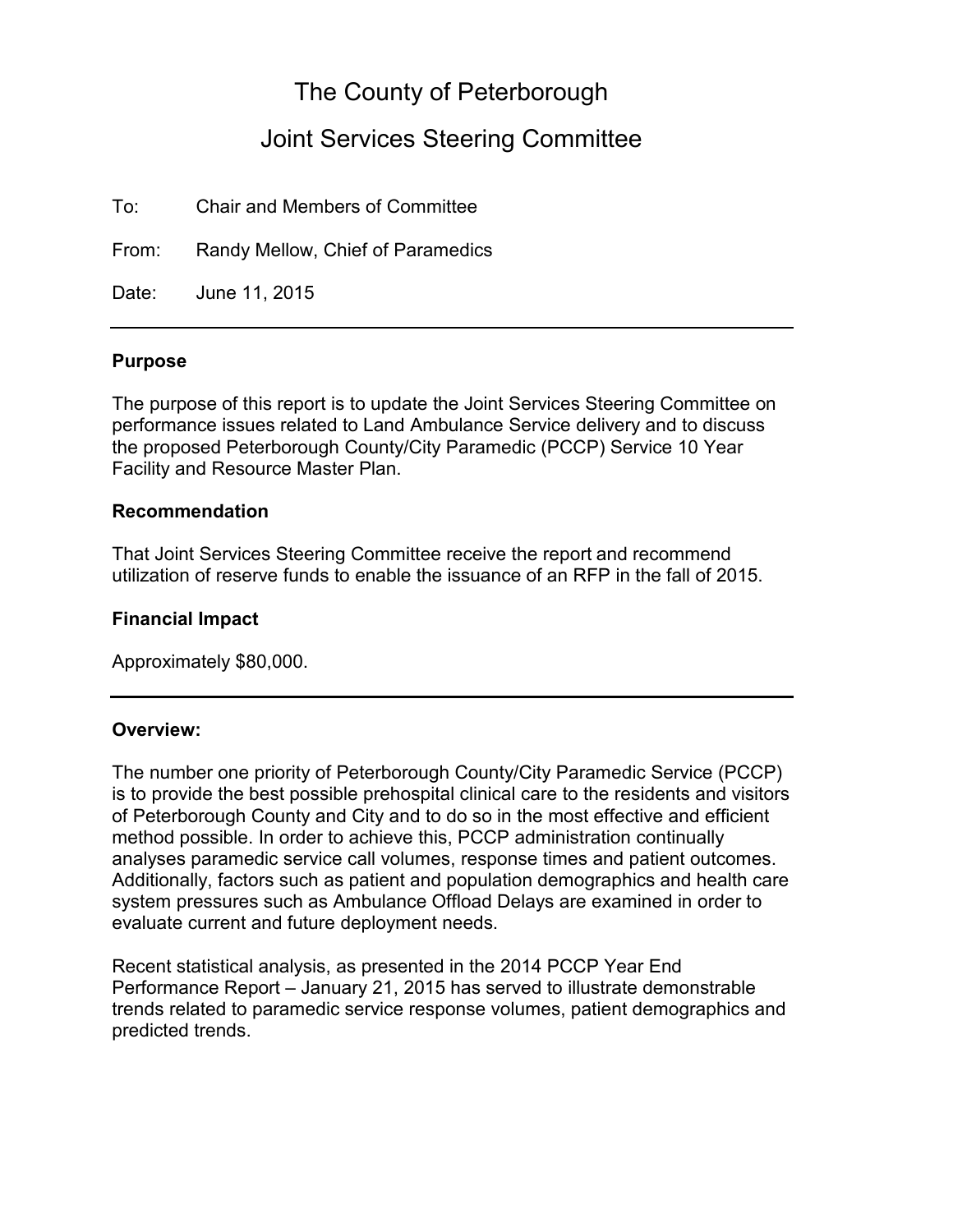## **Call Volume Trends:**

In 2014 PCCP witnessed a significant increase in patient responses and transports (Figure 1). Emergent (Code 4-life threatening) responses has increased by 6% while Urgent (Code 3 - serious) response has increased by 9.6%. There was an overall increase of 6.6% for all responses including incident standby calls.



### **Figure 1**

On examining demand for service through a more detailed retrospective review of patient care and transport call volumes (Codes 1-4), an overall year over year call volume increase of approximately 4% (3.93%) has been realized. (Figure 2)

Based on this trend, it could be predicted that the demand for paramedic response could increase from the present 17,253 responses in 2014 to an estimated 26,560 responses in 2025. This represents an approximate 54% increase in demand for service.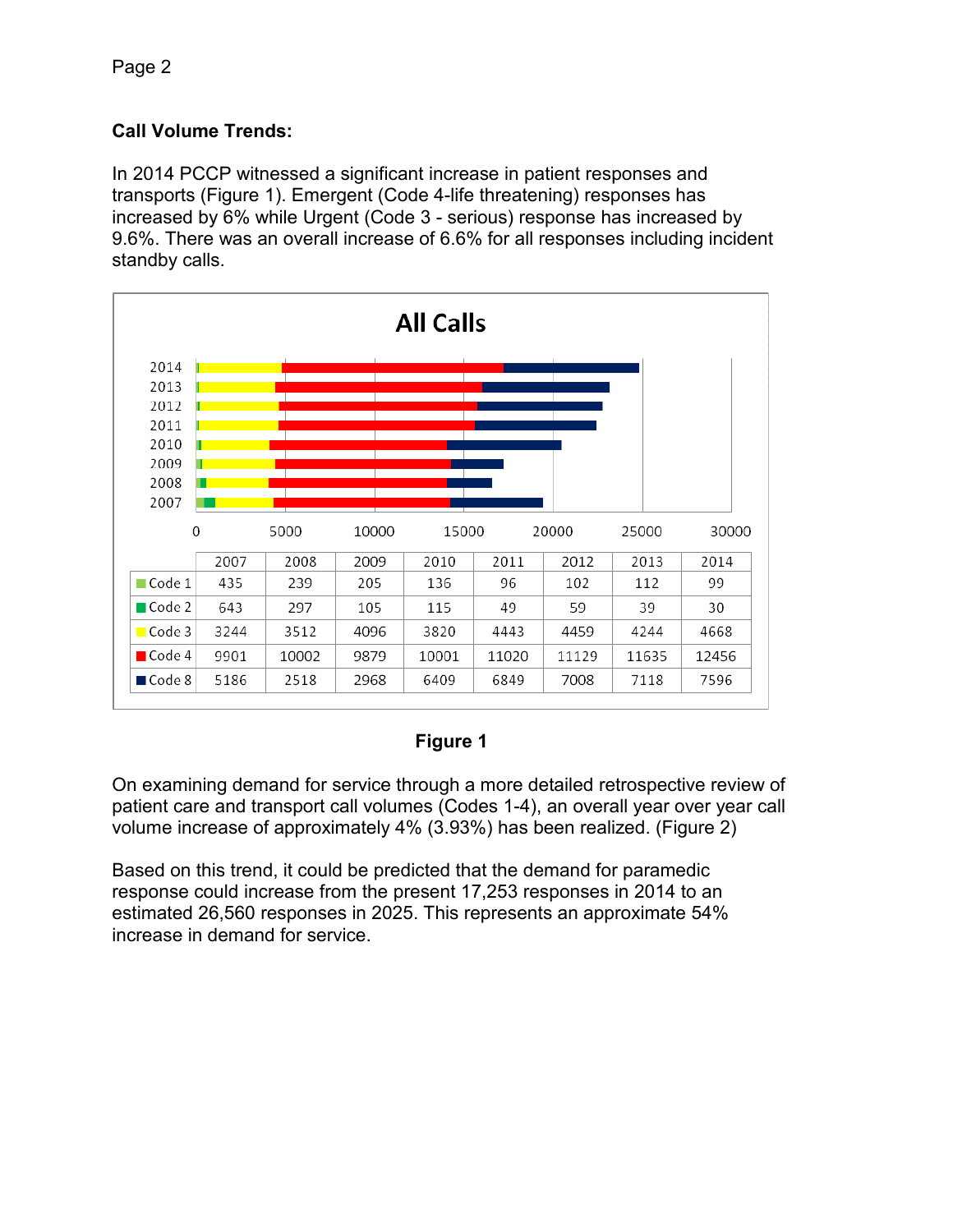

## **Response Time Performance:**

Prior to 2013 Paramedic Service Response Time performance was assessed and reported base on 90<sup>th</sup> percentile response time achievement. Subsequently, response time performance reporting requirements changed through legislative requirements to a system based on response time targets focussed on patient medical acuity. Figure 3 below illustrates the current Response Time Performance Plan as approved by Council as well as the performance achieved over the prior 2 years.

Despite a significant increase in call volume, PCCP realized improvements to response times to high acuity calls and was successful in achieving 5 of the 6 targets included in the new provincially mandated response time plan in 2014. The individual target that was not met was missed by 2% or a total of 4 responses which exceeded the established target.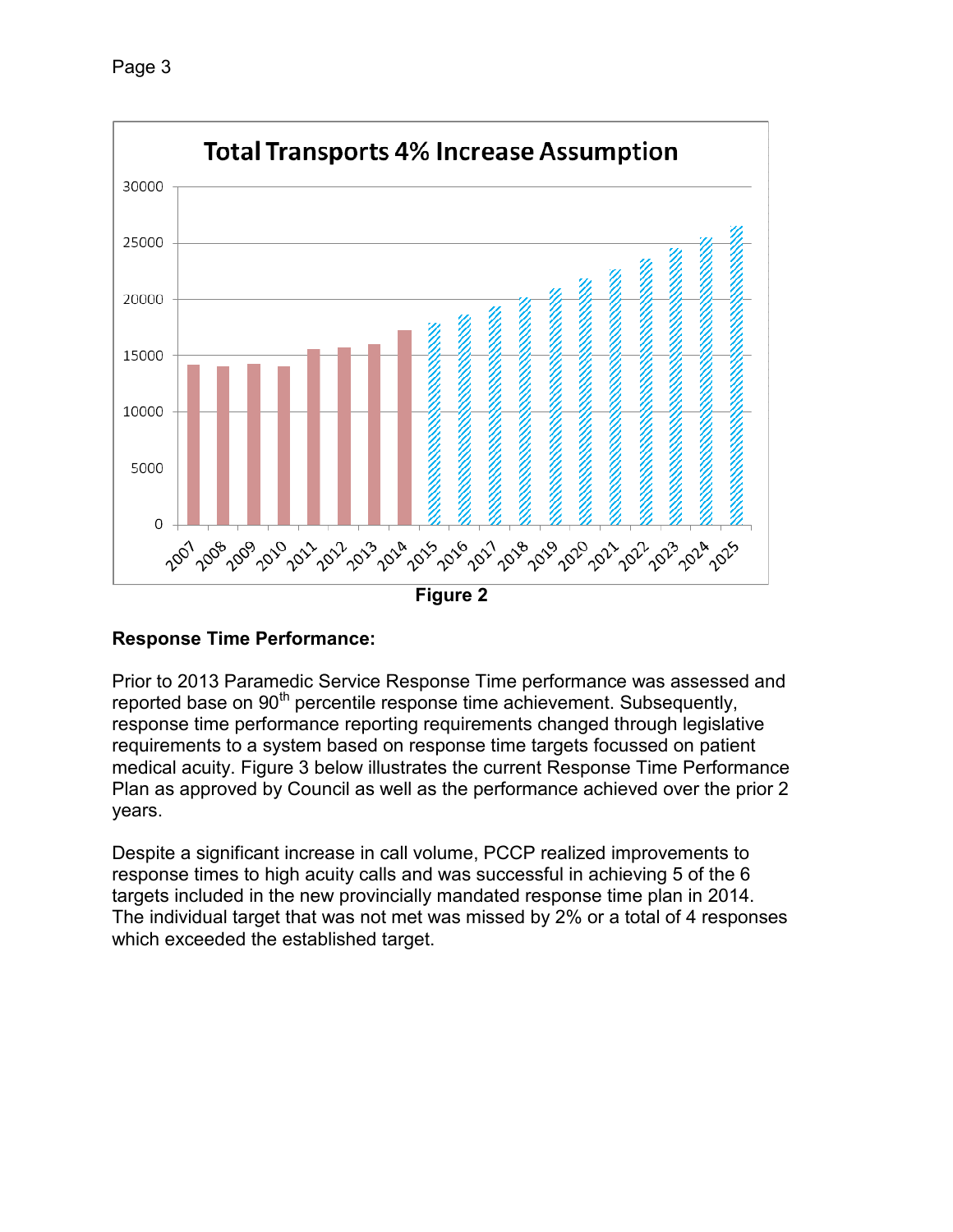



**Figure 3** 

In order to perform a more detailed analysis of response time trends, the traditional and more familiar 90<sup>th</sup>% Response Time Data is compared to both call volume trends as well as paramedic staffing hours in Figure 4 below.

## **Paramedic Staffing Hours:**

As the graph in Figure 4 demonstrates, during the period leading up to and inclusive of 2007/8 the Paramedic Services in Peterborough County were witness to lengthening response times. A number of factors such as increasing call volume and ambulance offload delay were surmised as factors associated with this increase. In response, through support of County Council, paramedic staffing increases were approved and implemented on a graduated basis.

Figure 4 provides demonstration of the apparent effect and correlation of the staffing hours and call volume to the 90<sup>th</sup>% response time. Where the rate of call volume increase was met with an equivalent staffing hour increase, a resultant stabilization or decrease in response time was realized. Conversely, response times have risen sharply as staffing hours have remained relatively unchanged over the past 2 years while experiencing significant call volume increase.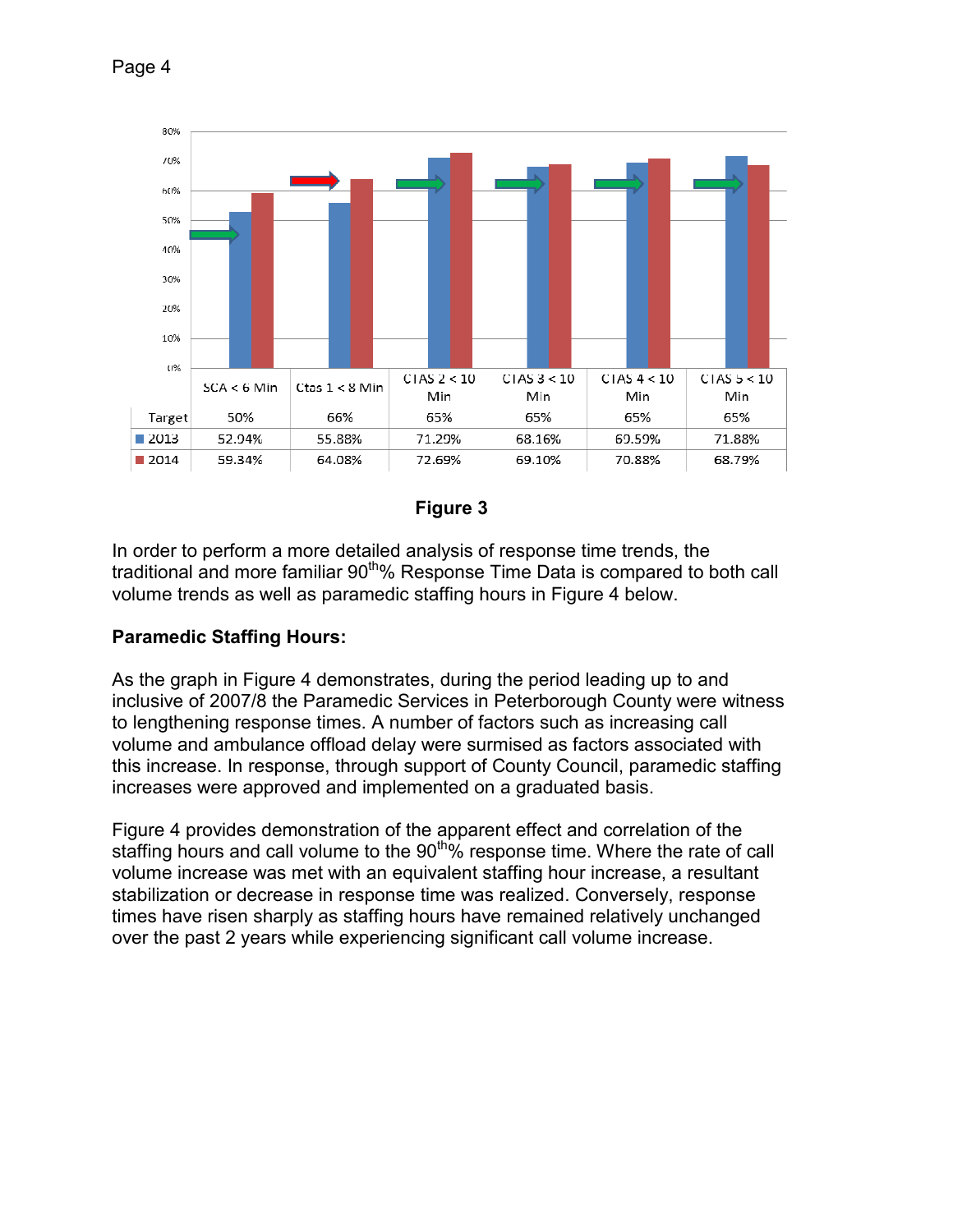

**Figure 4** 

Given current available data and trends as demonstrated above, it can be predicted that PCCP paramedic staffing would need to increase at a rate of 3.1% per year in order to maintain current Council endorsed performance targets in light of increasing call volume. This would equate to approximately 24 additional full time paramedic positions by 2025. In support of the staffing, capital requirements such as vehicles, equipment and additional stations would be required.

## **Other Paramedic Service Performance Factors:**

### Offload Delay Pressures

Ambulance Offload Delay has been a significant and persistent factor adversely effecting PCCP operations since approximately 2005. The Operations Division continues to oversee the provincially funded Offload Nurse Program in partnership with the Ministry of Health and Long Term Care and Peterborough Regional Health Center (PRHC). This initiative allows paramedics to transfer the patient to the offload nurse in order to return to the community faster and be available to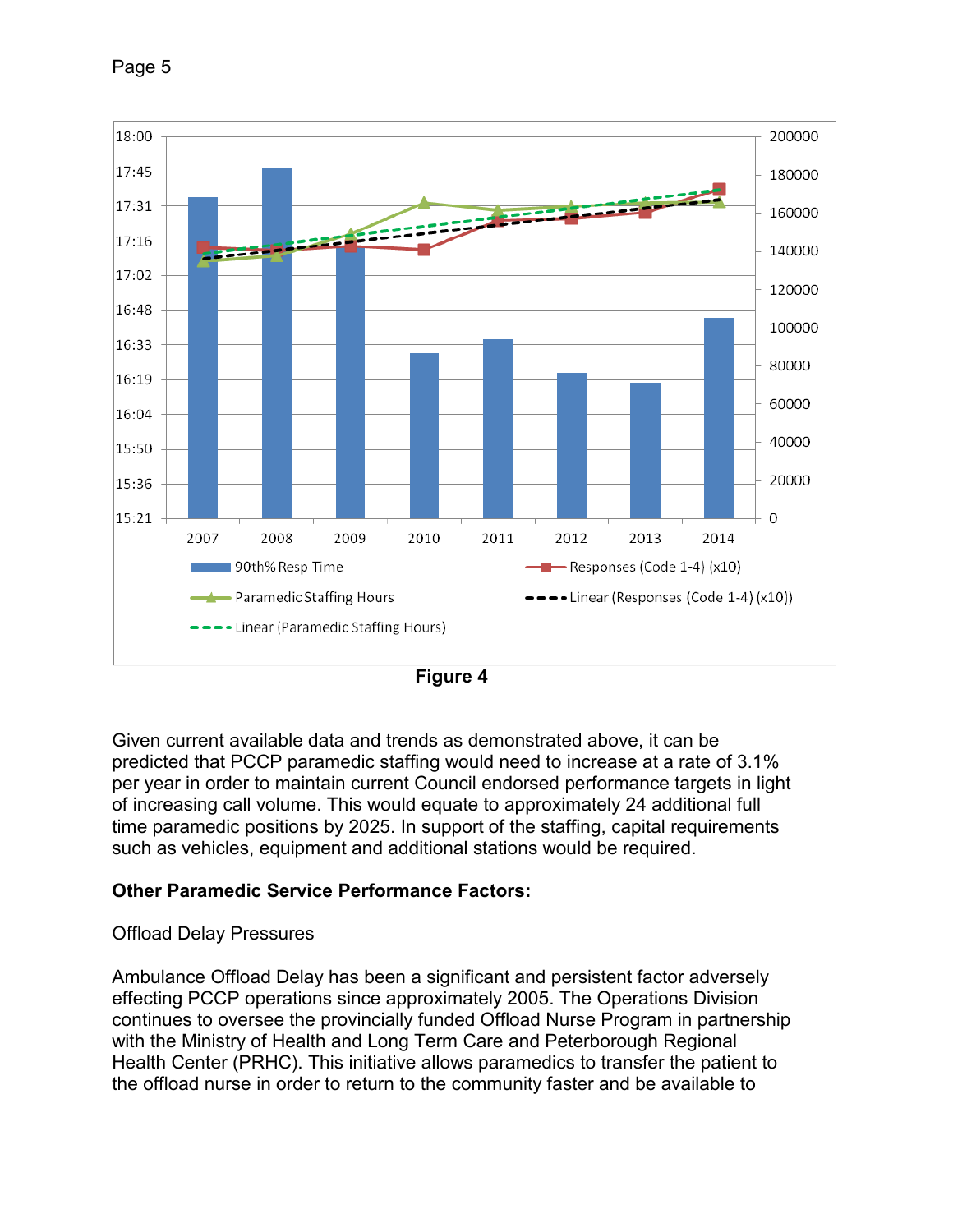respond to the next request for service. In 2014, the Province committed \$450,600 2014/15 fiscal year for the continuance of the pilot project.

PCCP experienced considerable increases in average daily ambulance offload delays in each month of 2014. This occurred despite equal Offload Nurse staffing hours as compared to the previous year. (Figure 5)



**Average Daily Ambulance Offload Delay Hours** 

Patient Demographics

It has been frequently recognized that the Peterborough Region is home to a disproportionate number of residents over the age of 65. As expected, this statistic is reflected in the demographics of the patients who received paramedic services in 2014 (Figure 6). Paramedic responses for persons over the age of 65 represent greater than 50% of the total responses. Given the predicted growth of the percentage of the population aged within this age group, it is easily surmised that the call volume increase witnessed over the past 5 years will continue at equal or greater rates of growth well into the foreseeable future.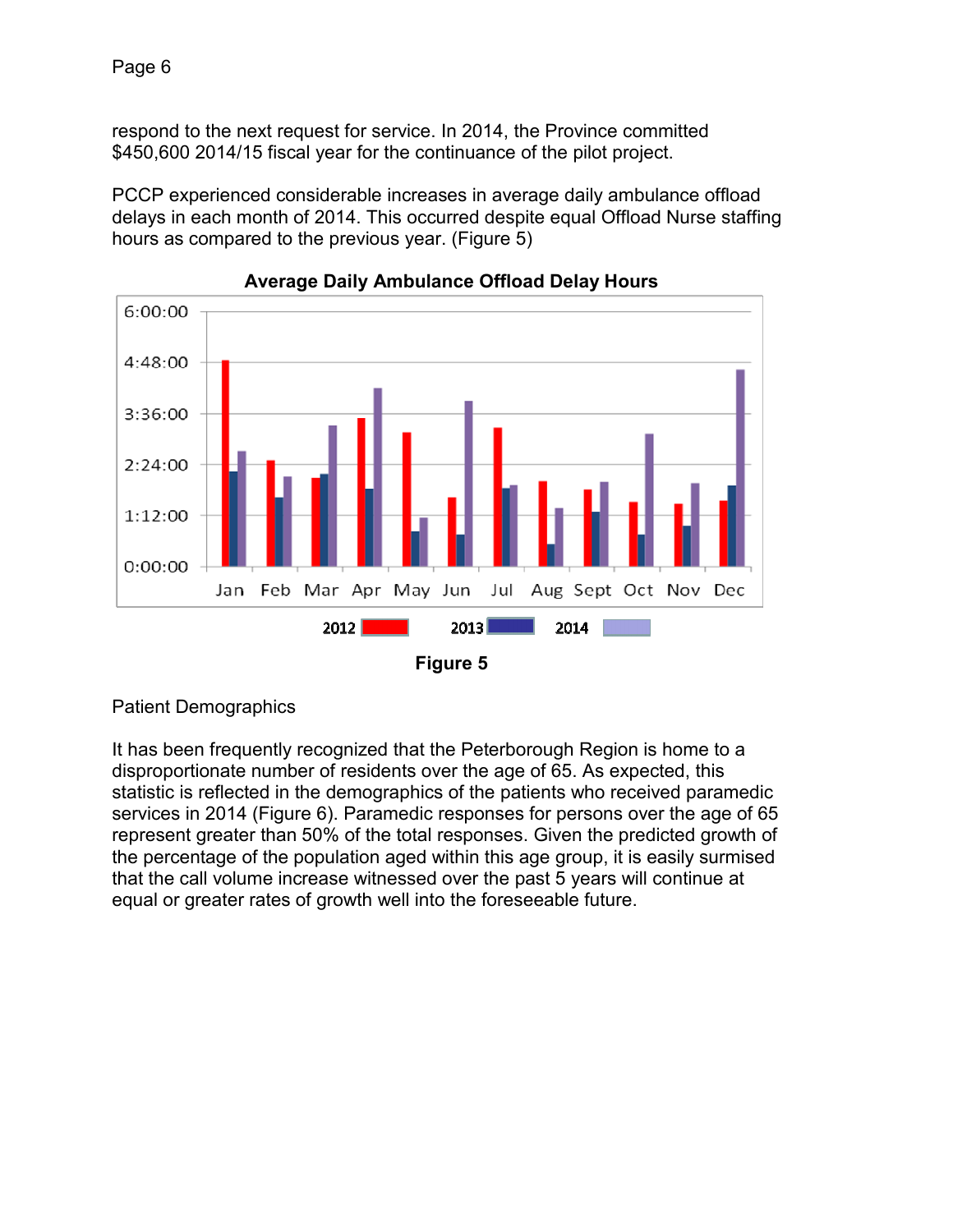Page 7



(Source: PCCP Patient record database)

Population Growth and Demographics

Demand for paramedic response or call volume can be associated to a number of factors. Those factors include population demographic composition such as age and health status as well as economic determinants and regional growth and infrastructure. Figure 7 demonstrates an apparent correlation of call volume to population growth.



**Figure 7**  (Source: Stats Can & MOH ADRS/ADDAS database)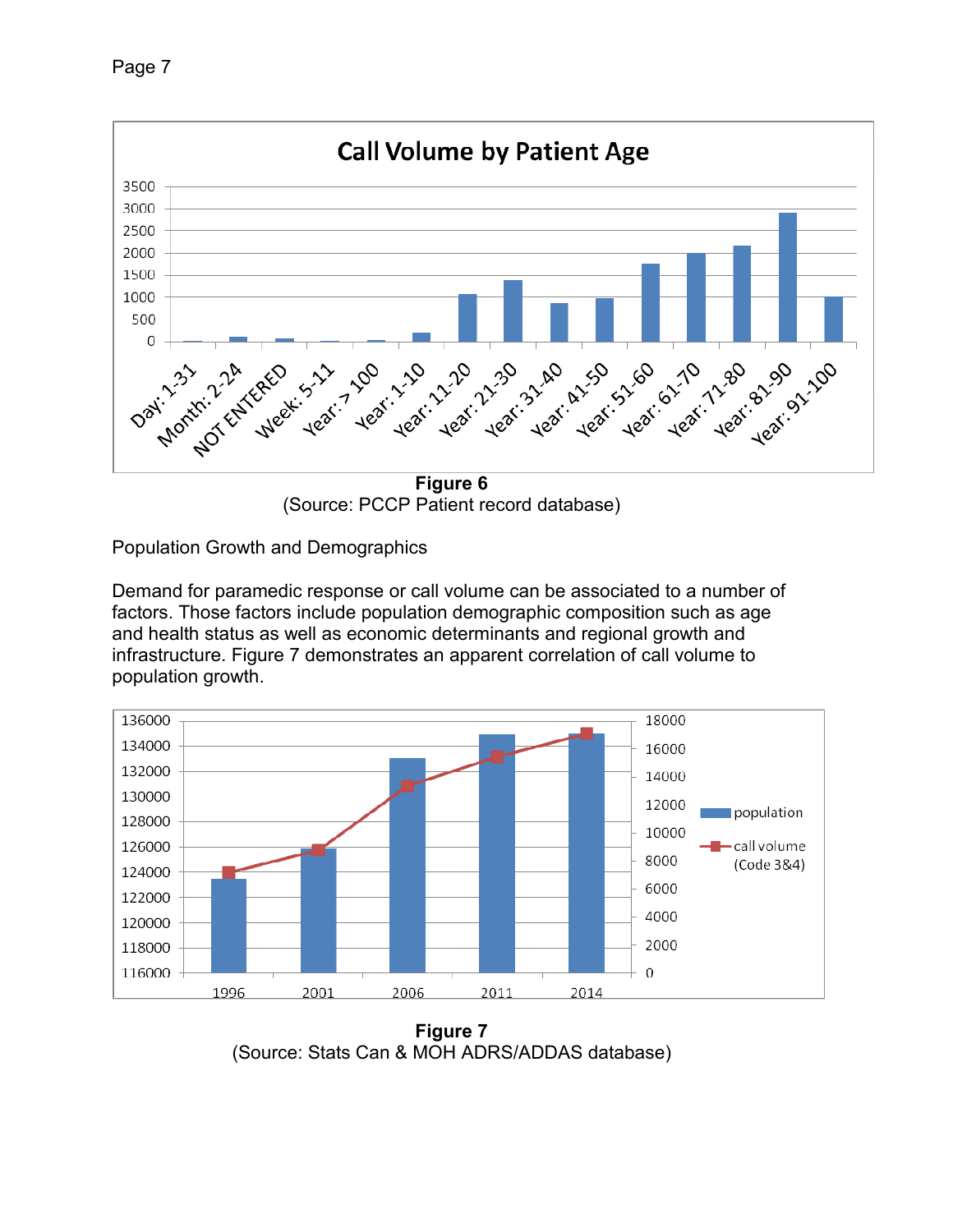While population growth can be assumed to be correlated to call volume growth, resource planning cannot be based solely on that assumption. As Figure 8 demonstrates, the Peterborough region can expect a significant and disproportionate growth in the more senior age groups. As demonstrated above in Figure 6, this portion of the population demographic accounts for a significantly higher portion of paramedic responses. Therefore this predicted growth is likely to disproportionately increase the demand for paramedic services.



**Figure 8** 

(Source: Peterborough 2014 – Peterborough Social Planning Council)

Current or potential developments within the County, City and the broader region may prove to be significant drivers of future population and employment growth in the Peterborough region. A brief example of these projects might include:

- Expansion of Municipal water and sewer to accommodate growth in Millbrook
- Current planned Millbrook subdivision including 351 units
- Major residential plans in City of Peterborough
- Highway 407 extension
- Peterborough Airport growth
- Peterborough Toronto Commuter Railway

While the exact scale and degree to which these developments may ultimately influence the growth of the Peterborough region is currently unknown, it is prudent to consider the impact of these potential drivers as a component of future facility and resource needs analysis.